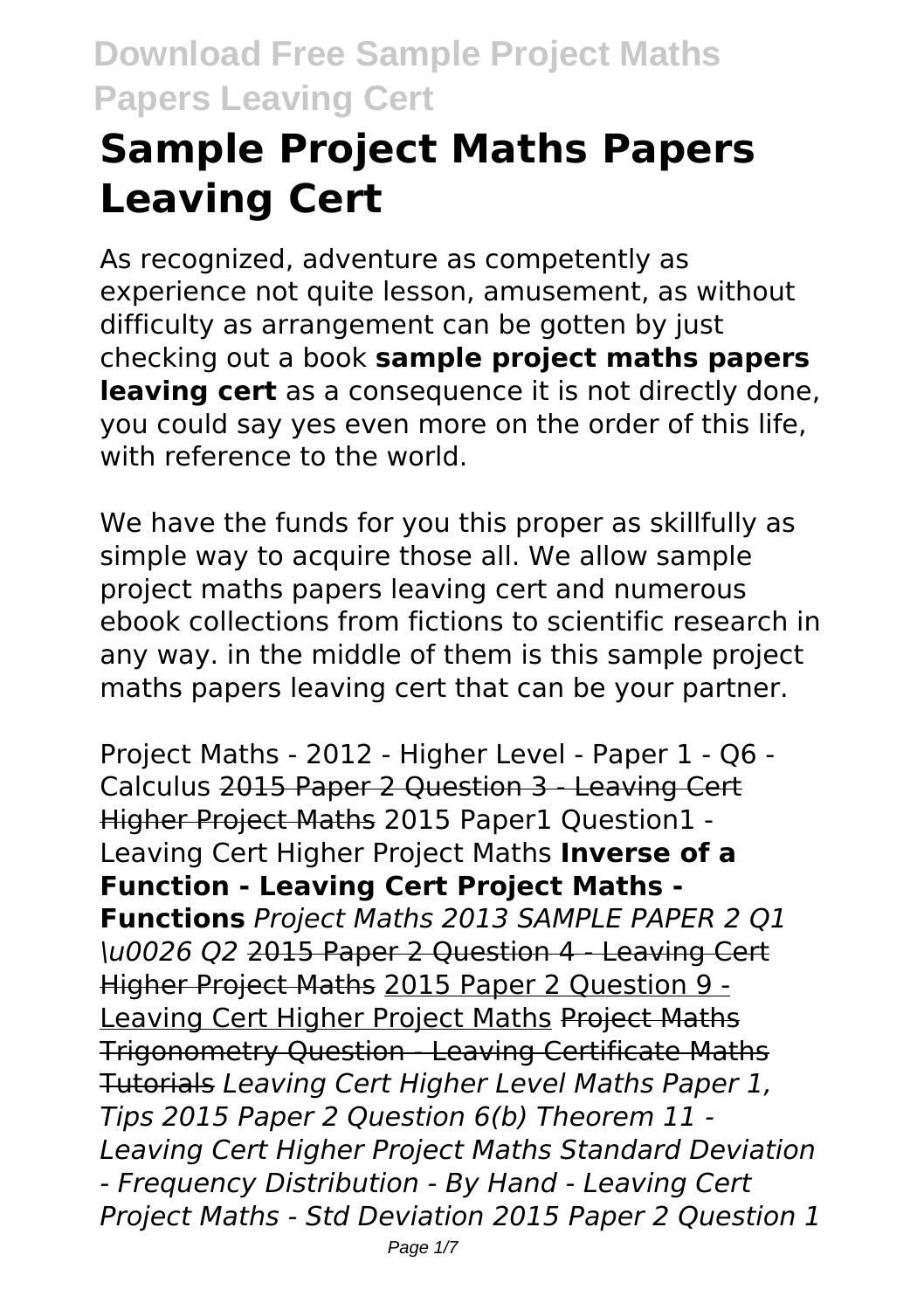#### *- Leaving Cert Higher Project Maths*

A Level Maths - Differentiation from First Principles Standard Deviation of a List - Casio Calculator - Leaving Cert Project Maths - Statistics Composition of Functions - Leaving Cert Project Maths - Functions *Juniort Cert Maths Paper 2 - Trigonometry Explained | Basics Covered* Whiteboard Wednesday - Leaving Cert Biology 'Respiration' Finding Mean Given Frequency Distribution Standard Deviation - Frequency Distribution - Calculator - Leaving Cert Project Maths - **Statistics Simultaneous Equations One Linear and One** Quadratic - Leaving Cert Project Maths - Algebra LC 2016 Maths (H) Paper 2 Ordinary Level Maths Video (Leaving Cert) 2015 Paper 1 Question 7 - Leaving Cert Higher Project Maths Standard Deviation of a Small Distribution - By Hand - Leaving Cert Project Maths - Statistics Leaving Cert Higher Level Maths Mock 2019 Paper 1 (DEB) *Leaving Cert Maths - Calculus 4 - Differentiation from First Principles* Q7 Applications of Differentiation - Project Maths HL Paper 1 (2012) **Bijective Functions - Leaving Cert Project Maths - Functions 2015 Paper 1 Question 2 - Leaving Cert Higher Project Maths 2015 Paper 1 Question 3 - Leaving Cert Higher Project Maths Sample Project Maths Papers Leaving** Leaving Cert Maths Sample Questions & Answers.

VIEW. Junior Cert Maths Sample Questions & Answers

#### **Past Paper Samples - Project Maths for the leaving cert**

Leaving Cert Maths exam papers and marking schemes from 2005 to present day. View and download Higher, Ordinary and Foundation level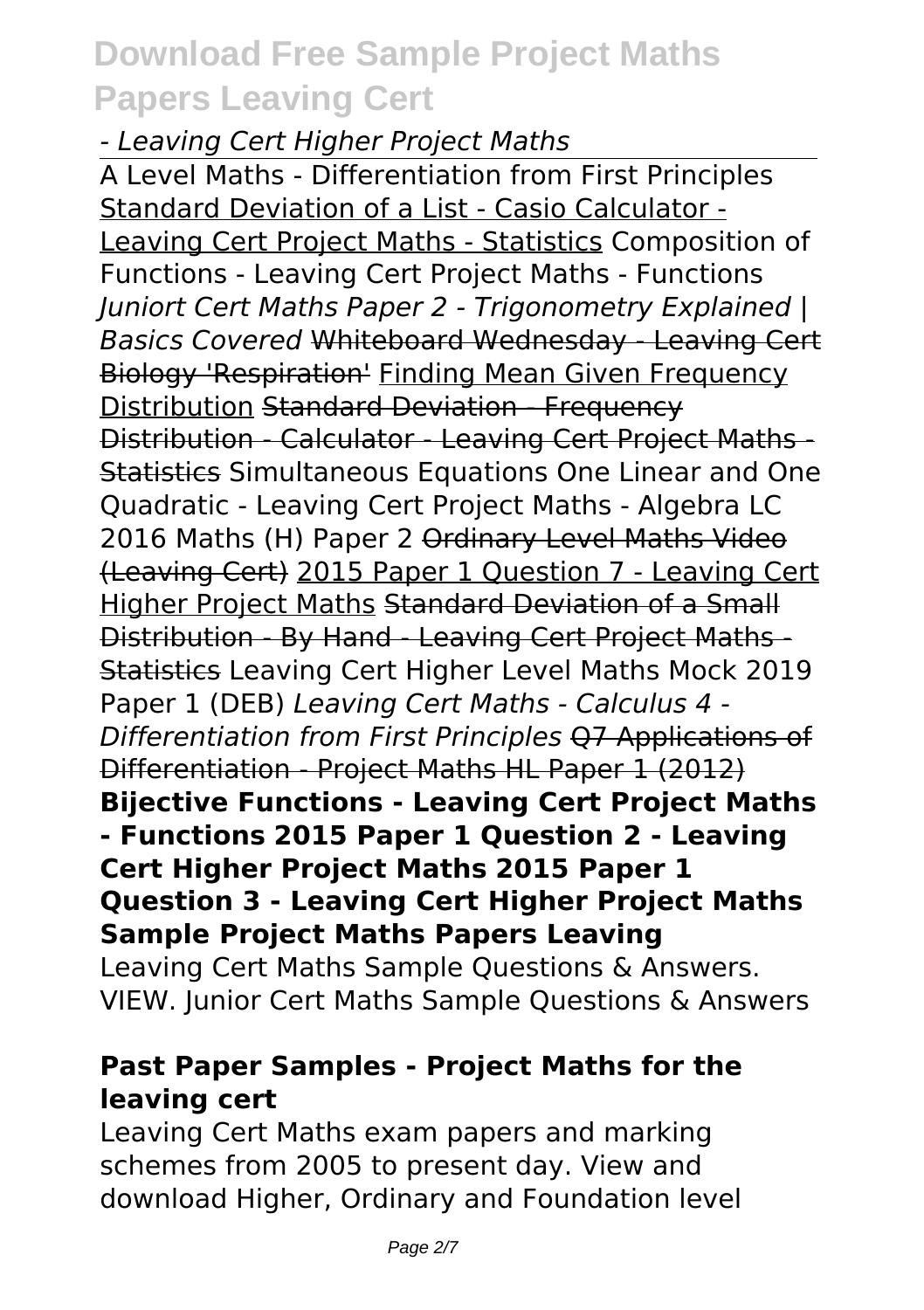papers. ... 2014 P1 project 2014 P2 project 2013 P1 2013 P1 project 2013 P2 2013 P2 project 2012 P1 2012 P2 2011 P1 2011 P2 2010 P1 2010 P2 2009 P1 2009 P2 2008 P1 2008 P2 2007 P1 2007 P2 2006 P1

#### **Leaving Cert Maths - Exam Papers & Marking Schemes**

Leaving Cert (O) Paper 1: 2019: 2018: 2017: 2016: 2015: 2015 – Sample: 2014: 2014 – Sample: 2013: 2013 – Sample: 2012: 2012 – Sample: 2011: 2011 – Sample: Paper 2: 2019: 2018: 2017: 2016: 2015: 2015 – Sample: 2014: 2014 – Sample: 2013: 2013 – Sample: 2012: 2012 – Sample: 2011: 2011 – Sample: 2010: 2010 – Sample: 2010 – "Pre"

#### **Past Exam Papers – Leaving Cert | Junior Cycle | Maths ...**

Leaving Certificate 2010 – Sample Paper Page 3 of 19 Project Maths, Paper 2 – Higher Level. Section A Concepts and Skills 150 marks. Answer all six questions from this section. Question 1 (25 marks) The events A and B are such that P A(  $)$  0 $7 =$  , P B(  $)$  $0.5=$  and P A B( )  $0.3$ ∩ = . (a) Find P A B( )∪.

#### **Mathematics (Project Maths)**

Project Maths Leaving Cert . Click on the links below to download the relevant exam papers. The solutions can be found at the end of the exam paper. ... 2010 NCCA Mock Paper 2. 2010 SEC Sample Paper 2. 2011 SEC Sample Paper 1. 2011 SEC Sample Paper 2 . Leaving Cert Higher Level. 2010 NCCA Mock Paper 2. 2010 SEC Sample Paper 2. 2011 SEC Sample ...

# **Project Maths Leaving Cert - EDCO**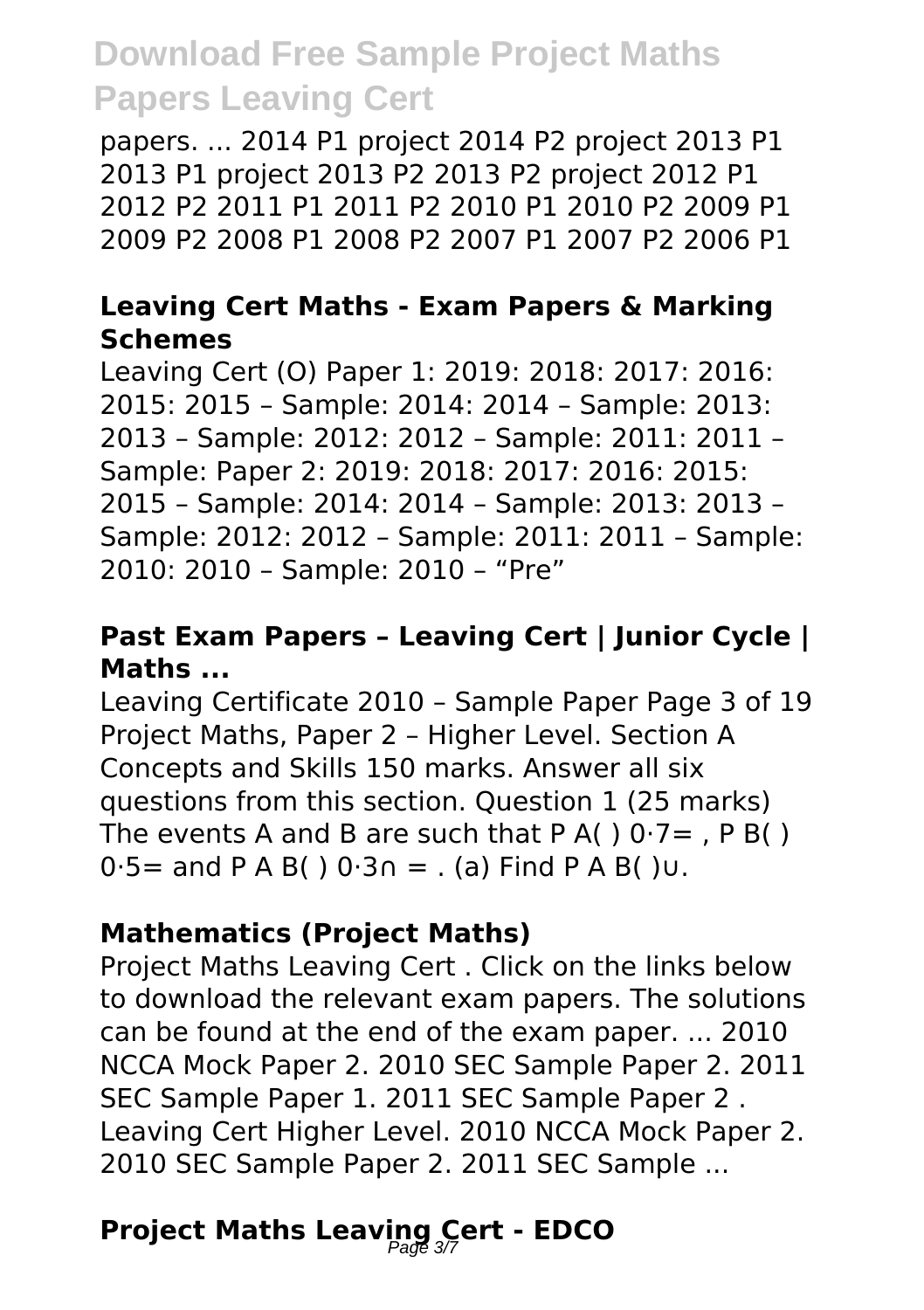Access Free Project Maths Sample Papers Project Maths Sample Papers Leaving Cert Maths Sample Questions & Answers. VIEW. Junior Cert Maths Sample Questions & Answers Past Paper Samples – Project Maths About Project Maths; News; News >> Exam papers We no longer host sample papers from the State Exams Commission. If you want to access

#### **Project Maths Sample Papers e13components.com**

Leaving Certificate 2014 – Sample Paper Page 15 of 19 Project Maths, Phase 3 Paper 1 – Higher Level. (ii)Find the distance travelled by the sprinter in the first 5 seconds of the race. (iii)Find the sprinter's finishing time for the race. Give your answer correct to two decimal places.

#### **Mathematics (Project Maths – Phase 3)**

Leaving Cert (O) Paper 1 & Paper 2: 2019: 2018: 2017: 2016: 2015: 2015 – Sample: 2014: 2014 – Sample P1: 2014 – Sample P2: 2013: 2013 – Sample P1: 2013 – Sample P2: 2012: 2012 – Sample P1: 2012 – Sample P2: 2011: 2010: 2010 – P2 "Pre"

#### **Project Maths Marking Scheme - Leaving Cert**

2014 Leaving Cert Higher Level Official Sample Paper 1 Section A Concepts and Skills 150 marks Question 1  $(25$  marks) (a)  $w=1+$  p 3i is a complex number. where  $i2 = 1$ . (i) Write w in polar form. We have iwi=  $q(1)2 + p(32) = p(4) = 2$ . Also, if arg(w) = q, then  $tan(q) = p 3 1 = p 3$  and q lies in the second quadrant (from the diagram). Therefore  $q = tan 1(p 3) = 2p 3$ radians. So w=2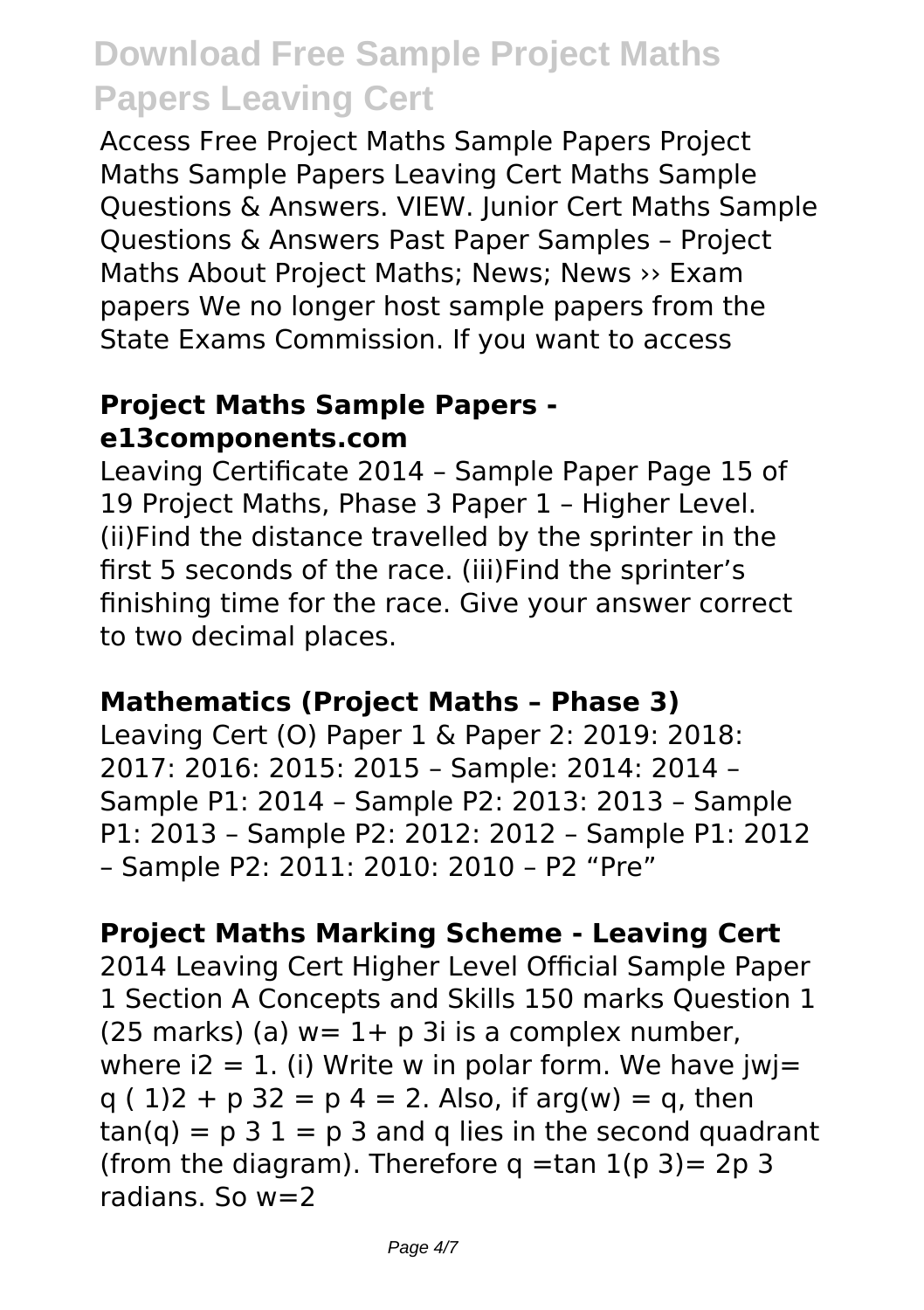### **2014 Leaving Cert Higher Level Official Sample Paper 1**

Excel file including sample data, line plots and stem and leaf plots Resources on teaching probability and statistics - from Modular Course 1 Teaching and learning plan on paired data and correlation coefficient - developed by teachers

### **Project Maths | Leaving Certificate**

State Examination Commission, responsible for the development, assessment, accreditation and certification of the second-level examinations of the Irish state: the Junior Certificate and the Leaving Certificate.

#### **State Examination Commission - Exam Material Archive**

Leaving Cert Higher Level Syllabus. P1 – Algebra – Factor Theorem ….. download. P2 – Algebra – Simultaneous Equations ….. download. P3 – Algebra – Simplifying Fractions ….. download. P4 – Algebra – Algebraic Identities ….. download. P5 – Algebra – Surd Equations ….. download. P6 – Algebra – Rational Inequalities ….. download.

### **Past & Sample Maths Paper Solutions - Leaving Cert Maths ...**

Leaving Certificate Project Maths. Circular letter S91 12 accompanying phase 2 LC Sample Papers Project Maths Phase 2 P1 Foundation Level Project Maths Phase 2 P1 Higher Level

### **Examination Information - State Examination Commission**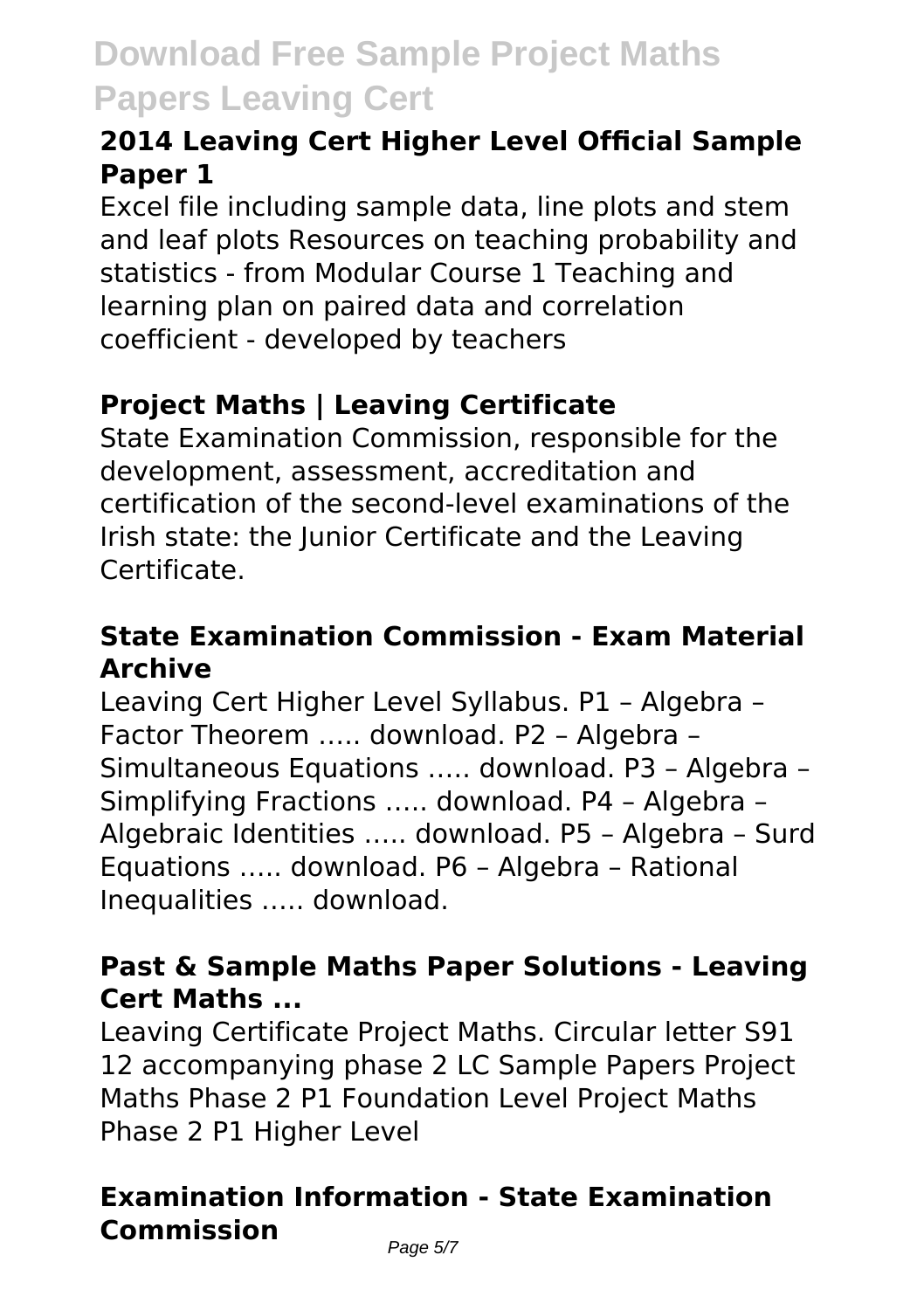Leaving Certificate ›› Problem solving at senior cycle Problem solving is an important skill which students should be encouraged to develop over a period of time. With careful planning it is possible to move from a classroom environment where individual lessons are devoted to problem-solving to one where the majority of the teaching and learning is done through problem solving.

#### **Project Maths | Problem solving at senior cycle**

Project Maths Ordinary Level. This includes all 2010-2018 SEC samples and actual papers. BUY NOW Project Maths Leaving Higher exam solutions. This includes all 2010-2018 SEC samples and actual papers. BUY NOW A Great Book! a must for all Ordinary level Maths students... Pupils in my School found out about

#### **Project Maths – Project Maths for the leaving cert**

Sample Papers and Circulars 2021: Leaving Certificate Circular S50/20 - Leaving Certificate Sample Papers 2021 ... Junior Cycle Mathematics Higher Level Sample Paper Junior Cycle Mathematics Ordinary Level Sample Paper Junior Cycle Music sample unprepared Tests ... S106.18 JC Visual Art Project Brief Circular EV

#### **Examination Information - State Examination Commission**

Leaving Certificate 2013 – Sample Paper Page 12 of 19 Project Maths, Phase 2 Paper 2 – Higher Level. (c)The best-fit line for run-time based on swim-time is. yx= +0·53 15·2. The best-fit line for run-time based